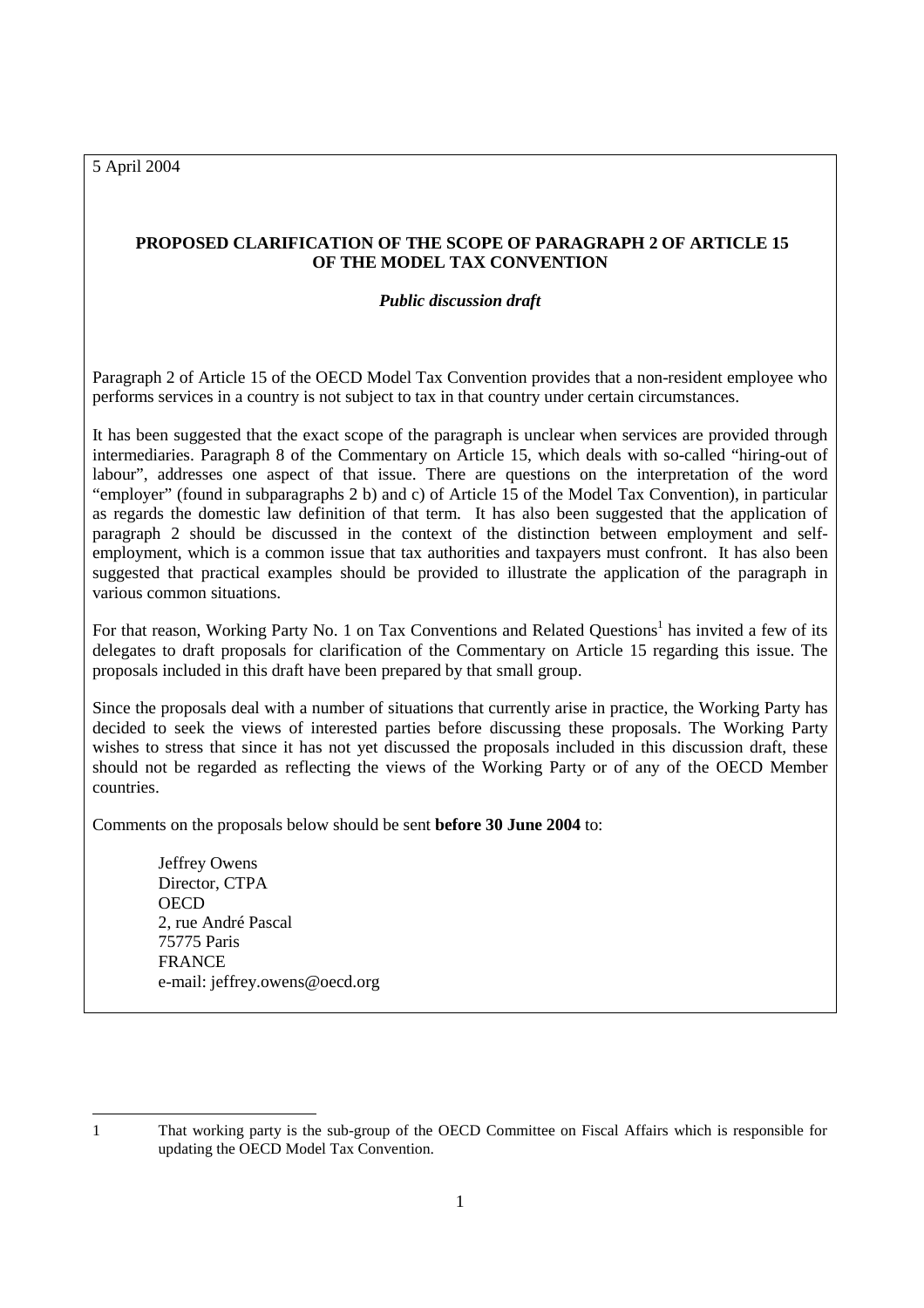## **PROPOSED CLARIFICATION OF THE SCOPE OF PARAGRAPH 2 OF ARTICLE 15 OF THE MODEL TAX CONVENTION**

### *Proposals for changes to the Commentary on Article 15*

*1. Replace existing paragraph 1 of the Commentary on Article 15 by the following (additions to the existing text of the paragraph appear in bold italics)* 

"1. Paragraph 1 establishes the general rule as to the taxation of income from employment (other than pensions), namely, that such income is taxable in the State where the employment is actually exercised. *The issue of whether or not services are provided in the exercise of an employment may sometimes give rise to difficulties which are discussed in paragraphs 8.1 ff*. Employment is exercised in the place where the employee is physically present when performing the activities for which the employment income is paid. One consequence of this would be that a resident of a Contracting State who derived remuneration, in respect of an employment, from sources in the other State could not be taxed in that other State in respect of that remuneration merely because the results of this work were exploited in that other State."

#### *2. Replace existing paragraph 8 of the Commentary on Article 15 by the following:*

"8. There is a direct relationship between the principles underlying the exception of paragraph 2 and Article 7. Article 7 is based on the principle that an enterprise of a Contracting State should not be subjected to tax in the other State unless its business presence in that other State has reached a level sufficient to constitute a permanent establishment. The exception of paragraph 2 of Article 15 extends that principle to the taxation of the employees of such an enterprise whose employment activities are carried on in the other State for a relatively short period. Subparagraphs (b) and (c) make it clear that the exception is not intended to apply where the employment services are rendered to an enterprise that is subjected to tax in a State either because it is a resident of that state or because it has a permanent establishment therein to which the services are attributable.

8.1 It may be difficult, in certain cases, to determine whether the services rendered in a State by an individual resident of another State, and provided to an enterprise that is resident of the first State (or that has a permanent establishment in that State), constitute employment services, to which Article 15 applies, or services rendered by a separate enterprise, to which Article 7 applies or, more generally, whether the exception applies. While the Commentary previously dealt with cases where arrangements were structured for the main purpose of obtaining the benefits of the exception of paragraph 2 of Article 15, it was found that similar issues arose in many other cases that did not involve tax-motivated transactions and the Commentary was amended to provide a more comprehensive discussion of these questions.

8.2 In some countries, a formal contractual relationship would not be questioned for tax purposes unless there were some evidence of manipulation and these countries, as a matter of domestic law, would consider that employment services are only rendered where there is a formal employment relationship. States where this is the case and which are concerned that such approach could result in granting the benefits of the exception provided for in paragraph 2 in unintended situations (e.g. in so-called "hiring-out of labour" cases) are free to adopt bilaterally a provision drafted along the following lines: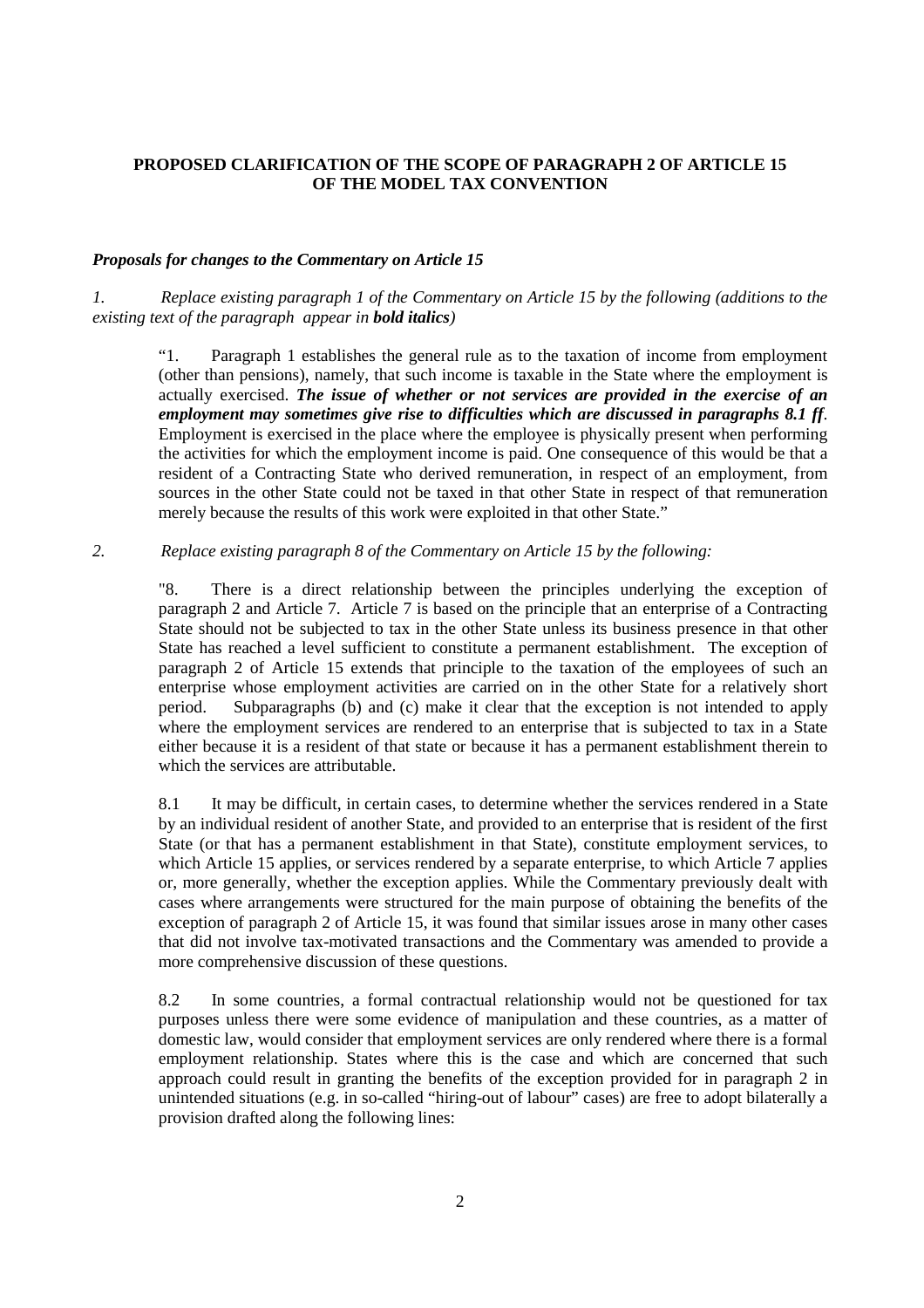"Paragraph 2 of this Article shall not apply to remuneration derived by a resident of a Contracting State in respect of an employment exercised in the other Contracting State and paid by, or on behalf of, an employer who is not a resident of that other State if::

- (a) the recipient renders services in the course of that employment to a person other than the employer who, directly or indirectly, supervises, directs or controls the manner in which those services are performed; and
- (b) the employer is not responsible for carrying out the purposes for which the services are performed."

8.3 In many countries, however, various legislative or jurisprudential rules and criteria (e.g. substance over form rules) have been developed for the purpose of distinguishing cases where services rendered by an individual to an enterprise should be considered to be rendered in an employment relationship (contract of services) from cases where such services should be considered to be rendered under a contract for the provision of services between two separate enterprises (contract for services). That distinction keeps its importance when applying the provisions of Article 15, in particular those of subparagraph 2(b) and (c). It is a matter of domestic law of the State of source to determine whether services rendered in that State are provided in an employment relationship or under a contract for services between two separate businesses, and that determination will govern how that State applies the Convention.

8.4 In some cases, services rendered by an individual to an enterprise may be considered to be employment services for purposes of domestic tax law even though these services are provided under a formal contract for services between, on the one hand, the enterprise that acquires the services, and, on the other hand, either the individual himself or another enterprise by which the individual is formally employed or with which the individual has concluded another formal contract for services.

8.5 In such cases, the relevant domestic law may ignore the way in which the services are characterized in the formal contracts. It may prefer to focus primarily on the nature of the services rendered by the individual and their integration into the business carried on by the enterprise that acquires the services to conclude that there is an employment relationship between the individual and that enterprise.

8.6 Since the concept of employment to which Article 15 refers is to be determined according to the domestic law of the State that applies the convention, it follows that a State which considers such services to be employment services will apply Article 15 accordingly. It will, therefore, logically conclude that the enterprise to which the services are rendered is in an employment relationship with the individual so as to constitute its employer for purposes of subparagraph 2(b) and (c). That conclusion is consistent with the object and purpose of paragraph 2 of Article 15 since, in that case, the employment services may be said to be rendered to a resident of the State where the services are performed.

8.7 Other countries arrive at a similar result through a different analysis. These countries focus on the express wording of the conditions that need to be met for the exception of paragraph 2 of Article 15 to apply. They consider that, regardless of any domestic law meaning of what is an employer, that term, when used in the context of sub-paragraph b) and c) of paragraph 2 of article 15, must be interpreted according to the object and purpose of paragraph 2. They note that it would be contrary to that object and purpose to provide a tax exemption for what is in substance the ordinary work force of resident enterprises.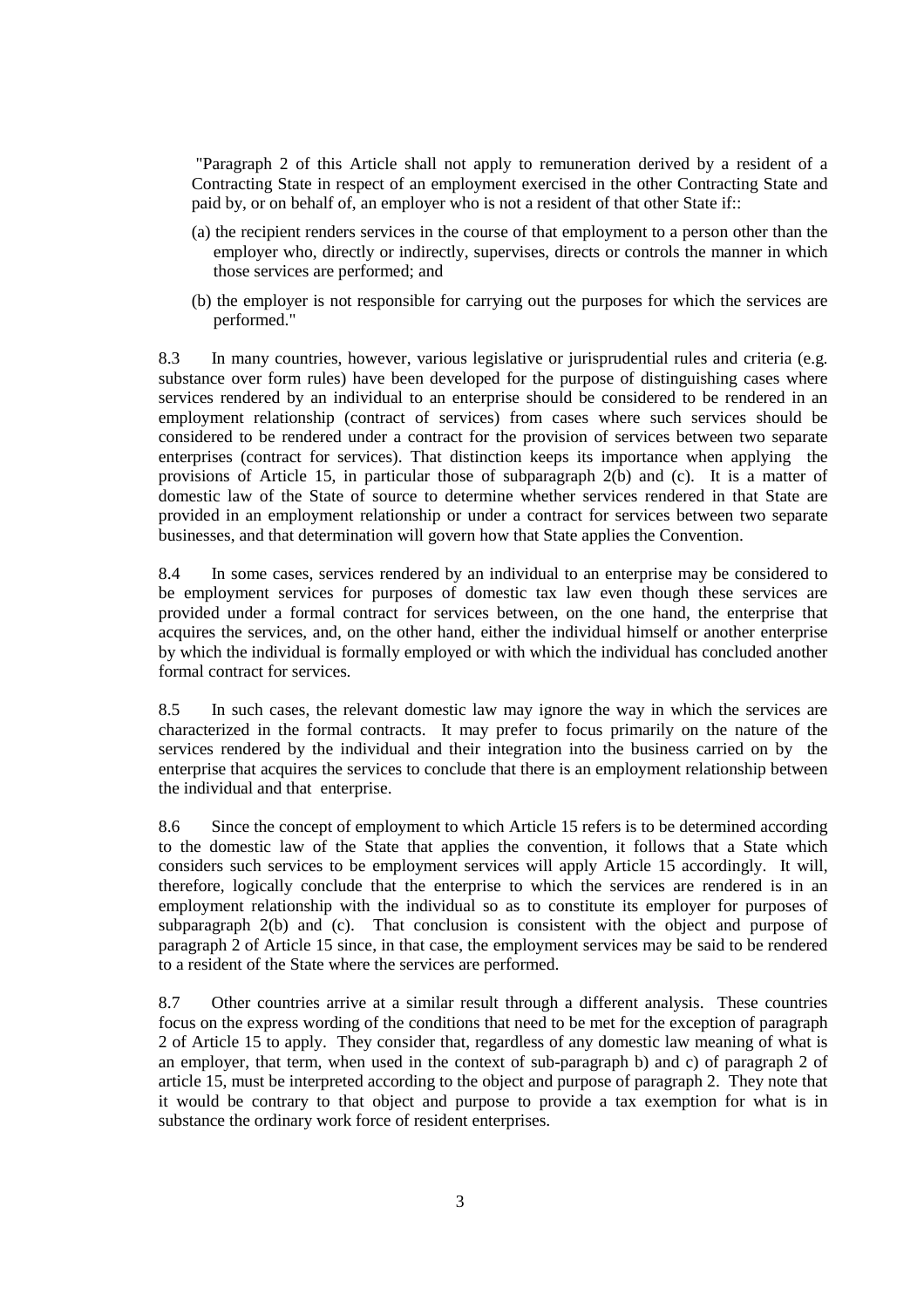8.8 These countries therefore conclude that the term employer, as used in subparagraphs b) and c), cannot apply to a person who is a formal employer where the main functions assumed by a normal employer are exercised by a resident enterprise (or a non-resident enterprise which has a permanent establishment through which these functions as performed). That approach is not affected by, and does not affect, the domestic law view of the relationship between an individual providing services and the enterprise to which these services are rendered. It seeks to ensure that the term employer is not interpreted in a way that would allow the exception provided for by paragraph 2 to apply in unintended situations, i.e. where the services rendered by the employee are more integrated to the business activities of a resident enterprise that to those of his formal employer.

8.9 Both approaches described above must, however, be applied on the basis of objective criteria. Under the first approach, for instance, a State could not argue that services are deemed, under its domestic law, to constitute employment services where, under the relevant facts and circumstances, it clearly appears that these services are rendered under a contract for the provision of services concluded between two separate enterprises. Similarly, in such a case, a State could not rely on the approach described in paragraphs 8.7 and 8.8 above to deny, for purposes of sub-paragraphs 2 b) and c), the status of employer to the enterprise that formally employs an individual through which such services are provided. Article 15 would be rendered meaningless if countries were allowed to deem services to constitute employment services, or to deny the quality of employer to an enterprise, in cases where there is clearly no employment relationship.

8.10 It will not always be clear, however, whether services rendered by an individual may properly be regarded by a State as rendered in an employment relationship rather than as under a contract for services concluded between two enterprises [the preceding sentence was the first one of paragraph 8.14]. Any disagreement between States as to whether this is the case should be solved having regard to the following principles and examples (using, where appropriate, the mutual agreement procedure).

8.11 The nature of the services rendered by the individual will be an important factor since it is logical to assume that an employee provides services which are an integral part of the business activities carried on by his employer. Where that factor points to an employment relationship that is different from the formal contractual relationship, the following factors may be relevant to determine whether this is the case:

- who bears the responsibility or risk for the results produced by the individual's work;
- who has the authority to instruct the individual;
- who controls and has responsibility for the place at which the work is performed;
- who bears, in an economic sense, the cost of the remuneration paid to the individual :
- − who puts the tools and materials necessary for the work at the individual's disposal;
- − who determines the number and qualifications of the individuals performing the work.

8.12 *Example 1*: Aco, a company resident of State A, concludes a contract with Bco, a company resident of State B, for the provision of training services. Aco is specialised in training people in the use of various computer software and Bco wishes to train its personnel to use recently acquired software. X, an employee of Aco who is a resident of State A, is sent to Bco's offices in State B to provide training courses as part of the contract.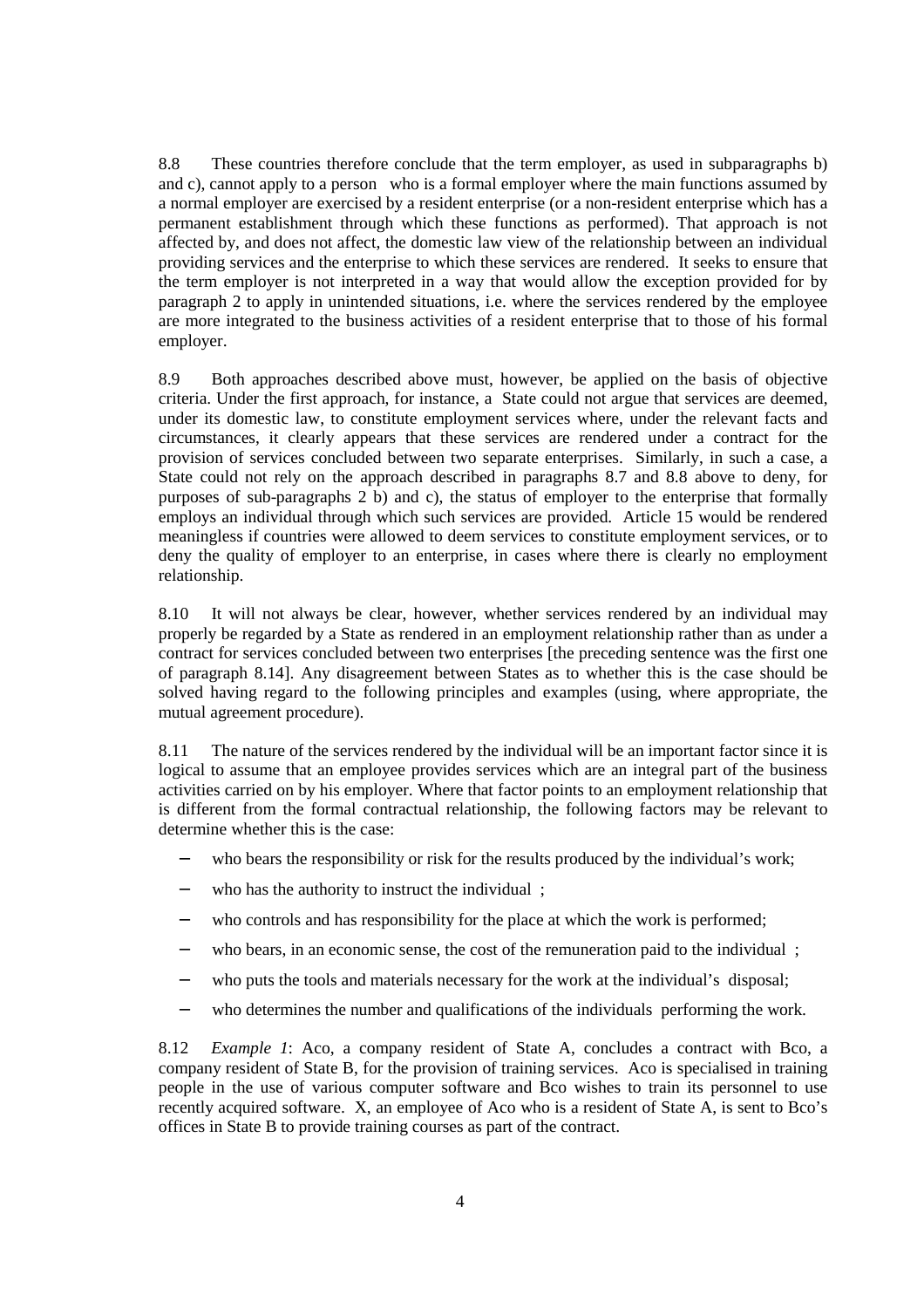8.13 In that case, State B could not argue that X is in an employment relationship with Bco or that Aco is not the employer of X for purposes of the convention between States A and B. X is formally an employee of Aco whose own services, when viewed in light of the factors in paragraph 8.11, form an integral part of the business activities of Aco. The services that he renders to Bco are rendered on behalf of Aco under the contract concluded between the two enterprises. Thus, provided that  $X$  is not present in State B for more than 183 days during any relevant 12 month period and that Aco does not have in State B a permanent establishment which bears the cost of X's remuneration, the exception of paragraph 2 of Article 15 will apply to X's remuneration.

8.14 *Example 2:* Cco, a company resident of State C, is the parent company of a group of companies that includes Dco, a company resident of State D. Cco has developed a new worldwide marketing strategy for the products of the group. In order to ensure that the strategy is well understood and followed by Dco, which sells the group's products, Cco sends  $X$ , one of its employees who has worked on the development of the strategy to work in Dco's headquarters for 4 months in order to advise Dco with respect to its marketing and to ensure that Dco's communications department understands and complies with the worldwide marketing strategy.

 8.15 In that case, Cco's business includes the management of the world-wide marketing activities of the group and X's own services are an integral part of that business activity. While it could be argued that an employee could have been easily hired by Dco to perform the function of advising the company with respect to its marketing , it is clear that such function is frequently performed by a consultant, especially where specialised knowledge is required for a relatively short period of time. Also, the function of monitoring the compliance with the group's worldwide marketing strategy belongs to the business of Cco rather than to that of Dco. The exception of paragraph 2 of Article 15 should therefore apply provided that the other conditions for that exception are satisfied.

8.16 *Example 3*: A multinational owns and operates hotels worldwide through a number of subsidiaries. Eco, one of these subsidiaries, is a resident of State E where it owns and operates an hotel. X is an employee of Eco who works in this hotel. Fco, another subsidiary of the group, owns and operates an hotel in State F where there is a shortage of employees with foreign language skills. For that reason,  $X$  is sent to work for 5 months at the reception desk of Fco's hotel. Fco pays the travel expenses of X, who remains formally employed and paid by Eco, and pays Eco a management fee based on X's remuneration, social contributions and other employment benefits for the relevant period.

8.17 In that case, working at the reception desk of the hotel in State F, when examined in light of the factors in paragraph 8.11, may be viewed as forming an integral part of Fco's business of operating that hotel rather than of Eco's business. Under the approach described in paragraphs 8.3 to 8.6 above, if, under the domestic law of State F, the services of X are considered to have been rendered to Fco in an employment relationship, State F should then logically consider that Fco is the employer of X and the exception of paragraph 2 of Article 15 would not apply. Also, under the other approach described in paragraphs 8.7 and 8.8, State F could consider that the employer, for purposes of the exception of paragraph 2 of Article 15, is not Eco and that the exception therefore does not apply.

8.18 *Example 4*: Gco is a company resident of State G. It carries on the business of filling temporary business needs for highly specialised personnel. Hco is a company resident of State H which provides engineering services on building sites. In order to complete one of its contracts in State H, Hco needs an engineer for a period of 5 months. It contacts Gco for that purpose.